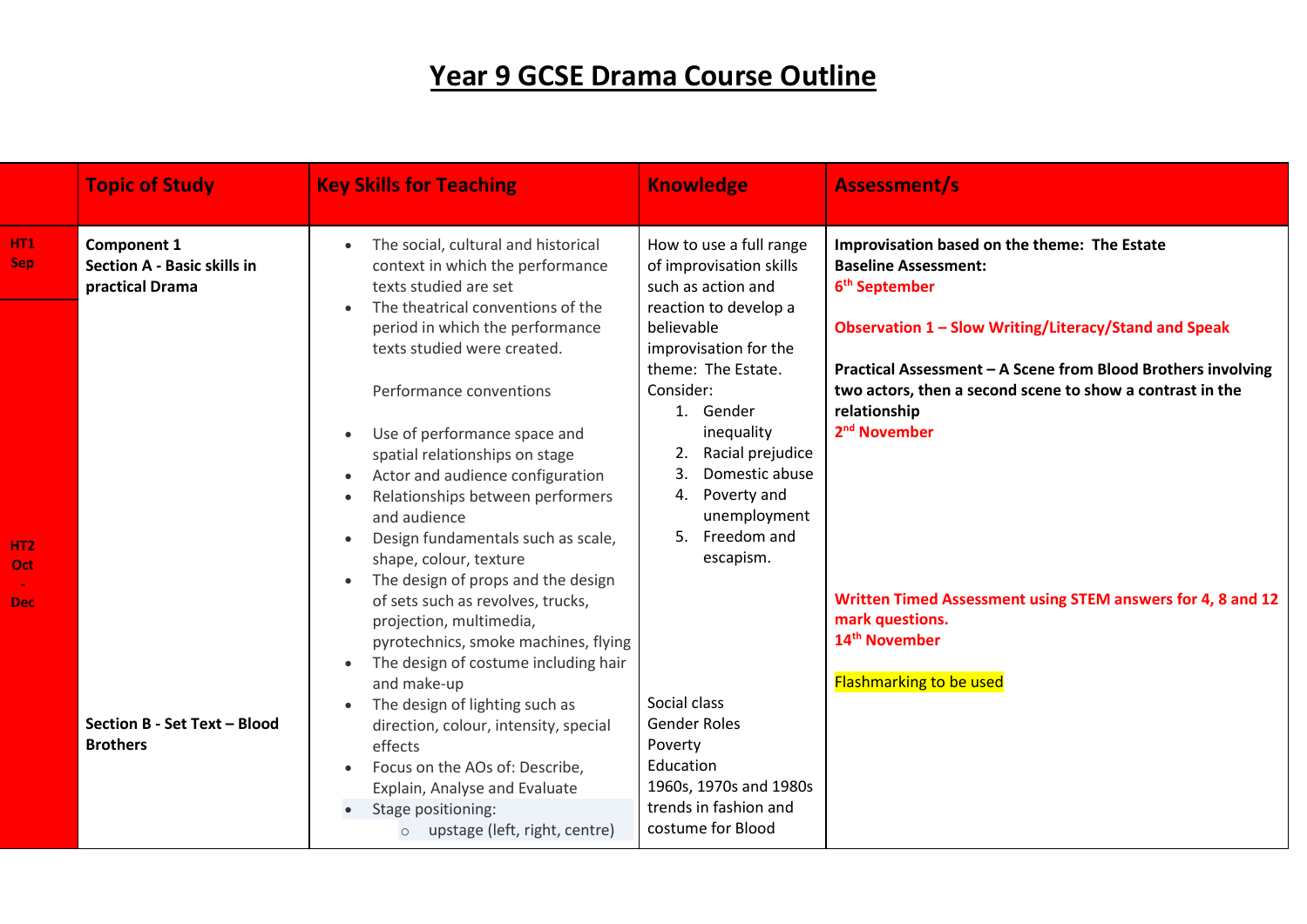|                                | downstage (left, right,<br>$\circ$                | Brothers, plot, themes,     |                                                                     |
|--------------------------------|---------------------------------------------------|-----------------------------|---------------------------------------------------------------------|
|                                | centre)                                           | how to use physical and     |                                                                     |
|                                | centre stage.<br>$\circ$                          | vocal skills to develop     |                                                                     |
|                                | staging configuration:                            | meaningful characters       |                                                                     |
|                                | theatre in the round<br>$\circ$                   | on stage.                   |                                                                     |
| Section C - Live Theatre       | proscenium arch<br>$\circ$                        |                             |                                                                     |
| Watch 'The Railway Children'   | thrust stage<br>$\circ$                           | <b>STEM Answers for</b>     | <b>Shakespeare English Speaking Union - Key Dates</b>               |
| <b>Focus on Set Design and</b> | traverse<br>$\circ$                               | acting and technical        | 4 January to 28 February - Performing Shakespeare Round 1           |
| <b>Technical elements.</b>     | end on staging<br>$\circ$                         | examination questions.      | takes place in schools.                                             |
|                                | promenade.<br>$\circ$                             |                             |                                                                     |
|                                |                                                   | To write a live theatre     | 1 March - Performing Shakespeare Regional Final draw sent to        |
|                                | Roles:                                            | review applying the         | schools                                                             |
|                                |                                                   | terminology of set          |                                                                     |
|                                | playwright<br>$\bullet$                           | design and costume          | 2 to 31 May - Performing Shakespeare Regional Finals take           |
|                                | performer                                         | design to produce a         | place                                                               |
|                                | understudy<br>$\bullet$                           | timed live theatre          |                                                                     |
|                                | lighting designer<br>$\bullet$                    | review.                     | 8 June - Performing Shakespeare Grand final draw sent to            |
|                                | sound designer                                    |                             | schools 24/25/26 June - Performing Shakespeare Grand Final          |
|                                | set designer<br>$\bullet$                         |                             | takes place, date tbc                                               |
|                                | costume designer<br>$\bullet$                     |                             |                                                                     |
|                                | puppet designer<br>$\bullet$                      |                             | Top four performances (2 male, 2 female or non-binary) will         |
|                                | technician                                        |                             | be selected from the class to compete in the final for the          |
|                                | director<br>$\bullet$                             | <b>Peer Study - Slow</b>    | <b>English Speaking Union Shakespeare Competition.</b>              |
|                                | stage manager                                     | <b>Writing</b>              |                                                                     |
|                                | theatre manager.                                  | <b>Walk and Talk Live</b>   |                                                                     |
|                                |                                                   | <b>Theatre Review using</b> |                                                                     |
|                                | Knowledge and understanding should cover:         | slow writing technique.     |                                                                     |
|                                |                                                   |                             |                                                                     |
|                                | The activities each may undertake on<br>$\bullet$ | Live Theatre Review -       |                                                                     |
|                                | a day-to-day basis                                | <b>The Railway Children</b> | <b>Slow Writing Assessment - Peer Study</b>                         |
|                                | The aspect(s) of the<br>$\bullet$                 |                             | 14 <sup>th</sup> December - One scene, one actor. On scene, one set |
|                                | rehearsal/performance process each                |                             | design.                                                             |
|                                | is accountable for (their contribution            |                             |                                                                     |
|                                | to the whole production being a                   |                             |                                                                     |
|                                | success)                                          |                             |                                                                     |
|                                |                                                   |                             |                                                                     |
|                                |                                                   |                             |                                                                     |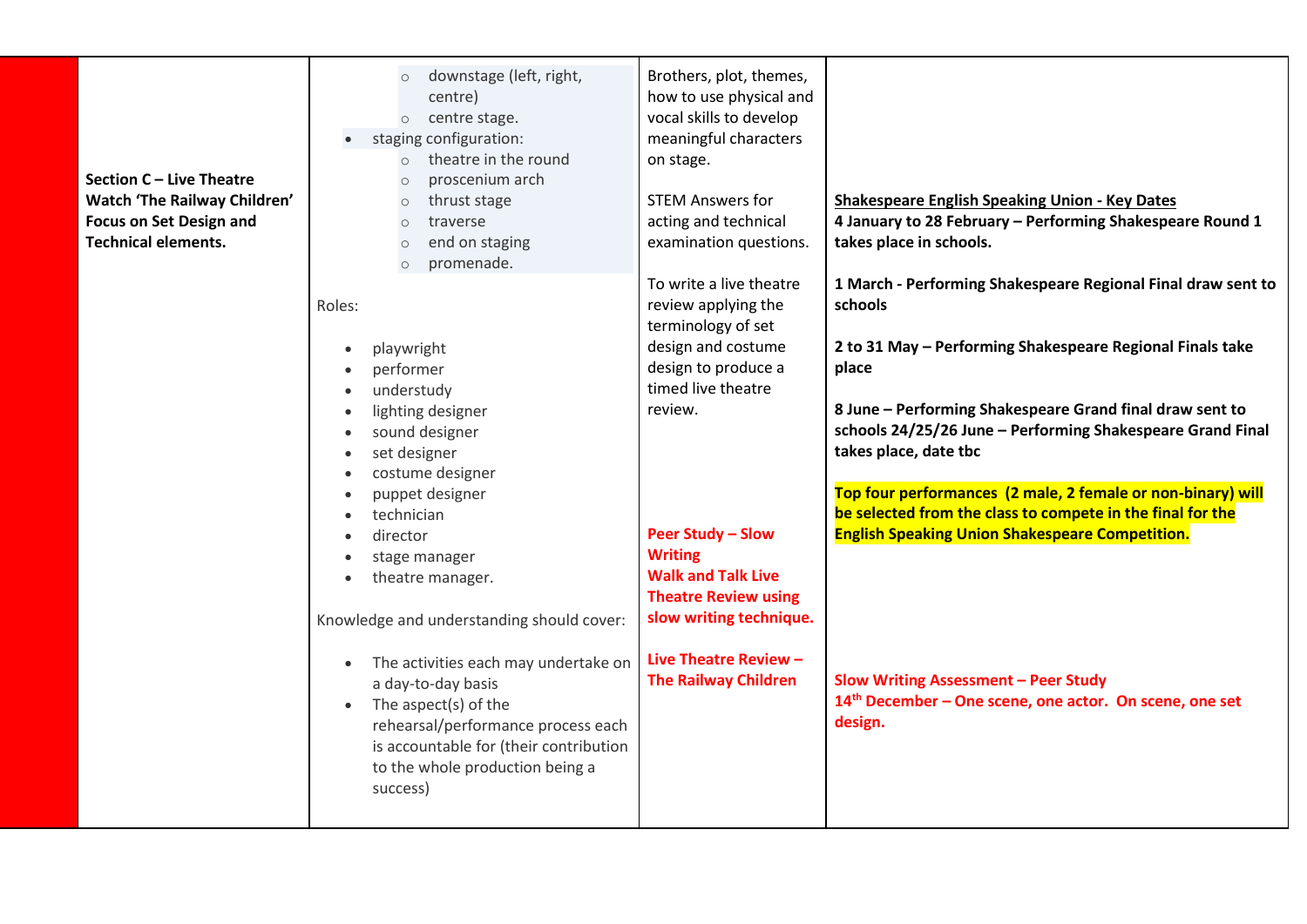|                                   |                                                                           | Watch a live production of 'The<br>$\bullet$<br>Railway Children' and write a<br>technical theatre review<br>The design of sound such as<br>direction, amplification, music,<br>sound effects both live and recorded              |                                                                                                                                                                                                                                                                                                                                                                                                                           |                                                                                                                                                                                                                                                                                      |
|-----------------------------------|---------------------------------------------------------------------------|-----------------------------------------------------------------------------------------------------------------------------------------------------------------------------------------------------------------------------------|---------------------------------------------------------------------------------------------------------------------------------------------------------------------------------------------------------------------------------------------------------------------------------------------------------------------------------------------------------------------------------------------------------------------------|--------------------------------------------------------------------------------------------------------------------------------------------------------------------------------------------------------------------------------------------------------------------------------------|
| <b>HT3/4</b><br>Jan<br><b>Mar</b> | <b>Component 3 - Shakespeare</b><br><b>Festival (Scripted Assessment)</b> | To develop believable acting<br>performances for the English<br><b>Speaking Union Shakespeare</b><br>Festival.<br>To learn how to deliver and perform<br>in verse for one extract<br>Introduce method acting and<br>Stanislavski. | To perform one extract<br>from a range of<br>Shakespeare plays.<br>Scenes to use:<br>1. Romeo<br>Juliet<br>2.<br>3.<br><b>Mark Antony</b><br>Helena<br>4.<br>Hermia<br>5.<br>Lady Anne<br>6.<br>Macbeth<br>7.<br>Hamlet<br>8.<br>Coriolanus<br>9.<br>10. Caliban<br>11. The Nurse<br>12. Lady Macbeth<br>13. Brutus<br>14. Cassius<br>15. Othello<br>16. lago<br>17. Mercutio<br>18. Titania<br>19. Miranda<br>20. Bottom | <b>Practical Assessment - Shakespeare English Speaking Union</b><br>By 5 <sup>th</sup> Feb<br>Practical Assessment - Shakespeare English Speaking Union -<br><b>Extract 2 from the same play.</b><br>By 19th March<br><b>Flashmarking to be used</b><br>Log on system when completed |

**HT3/4 Jan -**